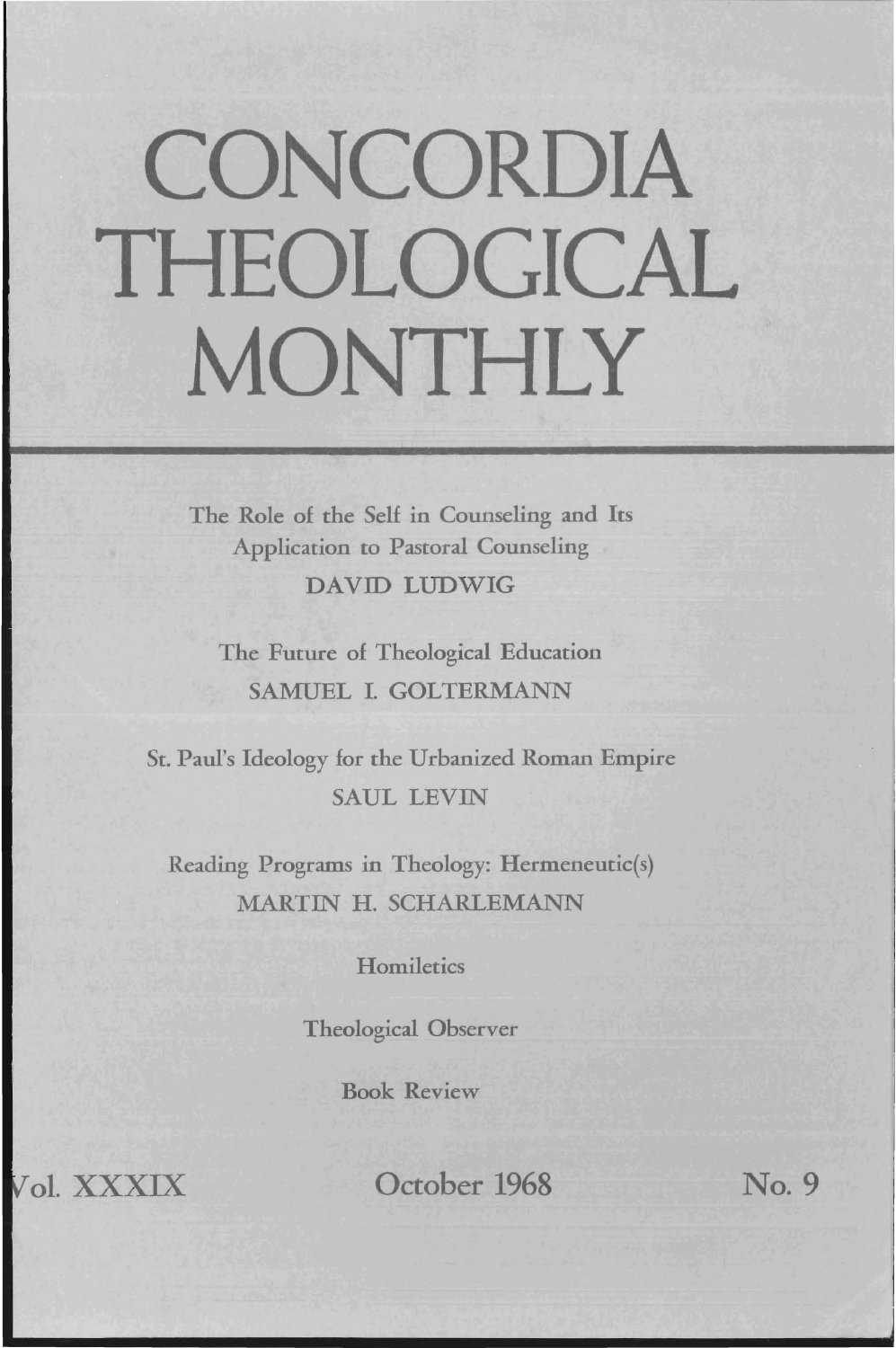## THEOLOGICAL OBSERVER

*Pope Paul recently read a lengthy new Credo*  which he had prepared for the Roman Cath*olic Church to amplify the Nicene Creed for this day. The Credo is interpreted by some Roman Catholic "watchers" as a victory for*  more conservative elements within the church *body. The fol/owing excerpts will be of special interest to our readers. We reprint them from the text which appeared in* The National Catholic Reporter, *July 10, 1968*.

We believe that our Lord Jesus Christ by the sacrifice of the cross redeemed us from original sin and all the personal sins committed by each one of us, so that, in accordance with the word of the apostle, "where sin abounded, grace did more abound."

We believe that Mary is the mother, who remained ever a virgin, of the Incarnate Word, our God and Saviour Jesus Christ, and that by reason of this singular election, she was, in consideration of the merits of her Son, redeemed in a more eminent manner, preserved from the srain of original sin, and filled with the gift of grace more than all other creatures. Joined by a close and indissoluble bond to the mysteries of the incarnation and redemption, the Blessed Virgin, the immaculate, was at the end of her earthly life raised body and soul to heavenly glory and likened to her risen Son in anticipation of the future lot of all the just; and we believe that the Blessed Mother of God, the new Eve, mother of the church, continues, in heaven her maternal role with regard to Christ's members, cooperating with the birth and growth of divine life in the souls of the redeemed.

We believe in one, holy catholic, and apostolic church, built by Jesus Christ on that rock which is Peter. She is the Mystical Body of Christ; at the same time a visible society instituted with hierarchial organs and a spiritual community; the church on earth, ...

We believe in the infallibility enjoyed by the successor of Peter when he teaches ex cathedra as pastor and teacher of all the faithful, and which is assured also to the episcopal body when it exercises with him the supreme magisterium.

Recognizing also the existence, outside the organism of the church of Christ, of numerous elements of truth and sanctification which belong to her as her own and tend to Catholic unity, and believing in the action of the Holy Spirit who stirs up in the heart of the disciples of Christ love of this unity, we entertain the hope that the Christians who are not yet in the full communion of the one only church will one day be reunited in one flock with only one shepherd.

We believe that the Mass, celebrated by the priest representing the person of Christ by virtue of the power received through the sacrament of orders, and offered by him in the name of Christ and the members of his Mystical Body, is the sacrifice of Calvary rendered sacramentally present on our altars. We believe that as the bread and wine consecrated by the Lord at the Last Supper were changed into His body and His blood which were to be offered for us on the cross, likewise the bread and wine consecrated by the priest are changed into the body and blood of Christ enthroned gloriously in heaven, and we believe that the mysterious presence of the Lord, under what continues to appear to our senses as before, is a true, real and substantial presence.

Christ cannot be thus present in this sacrament except by the change into his body of the reality itself of the bread and the change into his blood of the reality itself of the wine leaving unchanged only the properties of the bread and wine which our